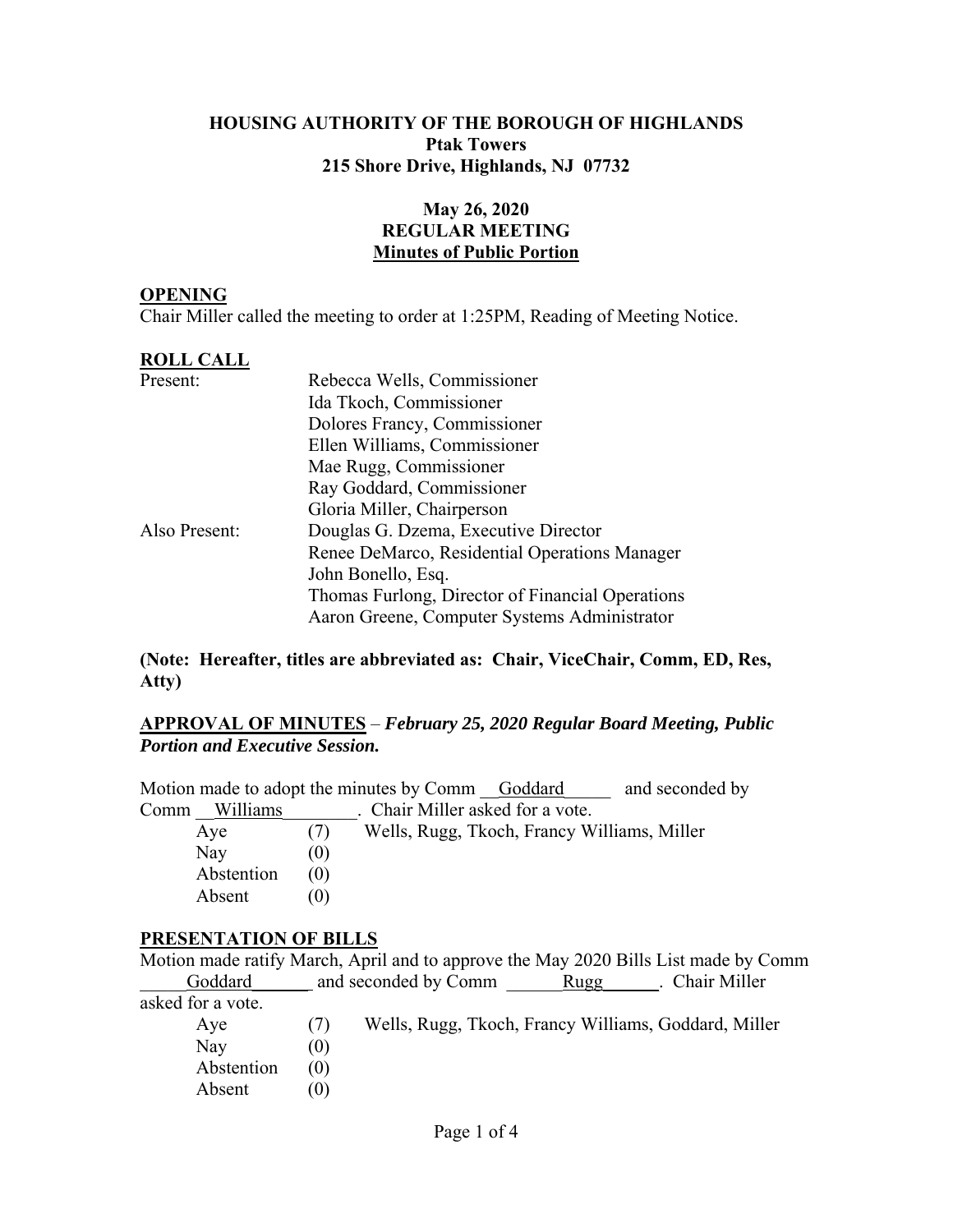# **CORRESPONDENCE**

**ED Dzema –** Update on our Covid efforts, as there were extensive notices to the residents to keep them in tune with what has been going on with the Covid issue. Covid Notices are posted on our Website. You received a list of all the Notices that went out. Notices covered our staying in touch with the OEM and CDC, closing of the community room, asking tenants not to gather in groups, in addition to many others. There are many signs posted in the building. Maintenance is keeping the building clean. Routine work orders are suspended, we are only performing emergency work orders. The furniture has been removed from the lobby. We ordered tenants to wear masks. We have distributed masks. We have had many donations to the building. We have installed mail slots in each building for the tenants to drop off paperwork. All resident needs are being handled. We are doing a wellness call to each tenant every week. We also filed a FEMA application which will cover the cost which we getting involved with; masks, etc. We also have to work on a get back to work plan. We are not sure on what future safety measures may have to be implemented.

# **COMMITTEE REPORTS**

**Comm Williams** – The intergenerational program had to be cancelled. The principal and I will connect in the fall and see how we can bring it back. I haven't been able to run the group at Ptak. Regarding our Committee's – I was interested in what the committees are. I think it would be good for us to go over the committee lists and review what each committee's responsibility is.

**Renee - May Vacancy Report**: 0 vacancies at Ptak and JPM. At Ptak: 8 residents and 56 non-residents on the waiting list. At JPM: 4 residents and 32 non-residents on the waiting list.

# **OFFICERS & STAFF REPORTS** – None to report.

**OLD BUSINESS** – None to report.

**NEW BUSINESS** – **ED Dzema** - our By-Laws haven't been revised since 1993. It would be a good time to bring them up to speed. The By-Laws committee is Comm Goddard and Comm Francy. I could get a draft together then the committee could meet to review.

# **RESOLUTIONS**

**FY20-037** – Ratify resolution authorizing revising house rules (lease addendum) adding house rule for handicapped-accessible unit.

Motion was made by Comm \_\_Williams \_\_\_\_ and seconded by Comm \_\_\_ Goddard Aye (7) Wells, Rugg, Tkoch, Francy, Williams, Goddard, Miller

Nay  $(0)$ Abstention (0) Absent (0)

**FY20-038** – Resolution approving an award of contract for bed bug exterminating and control services.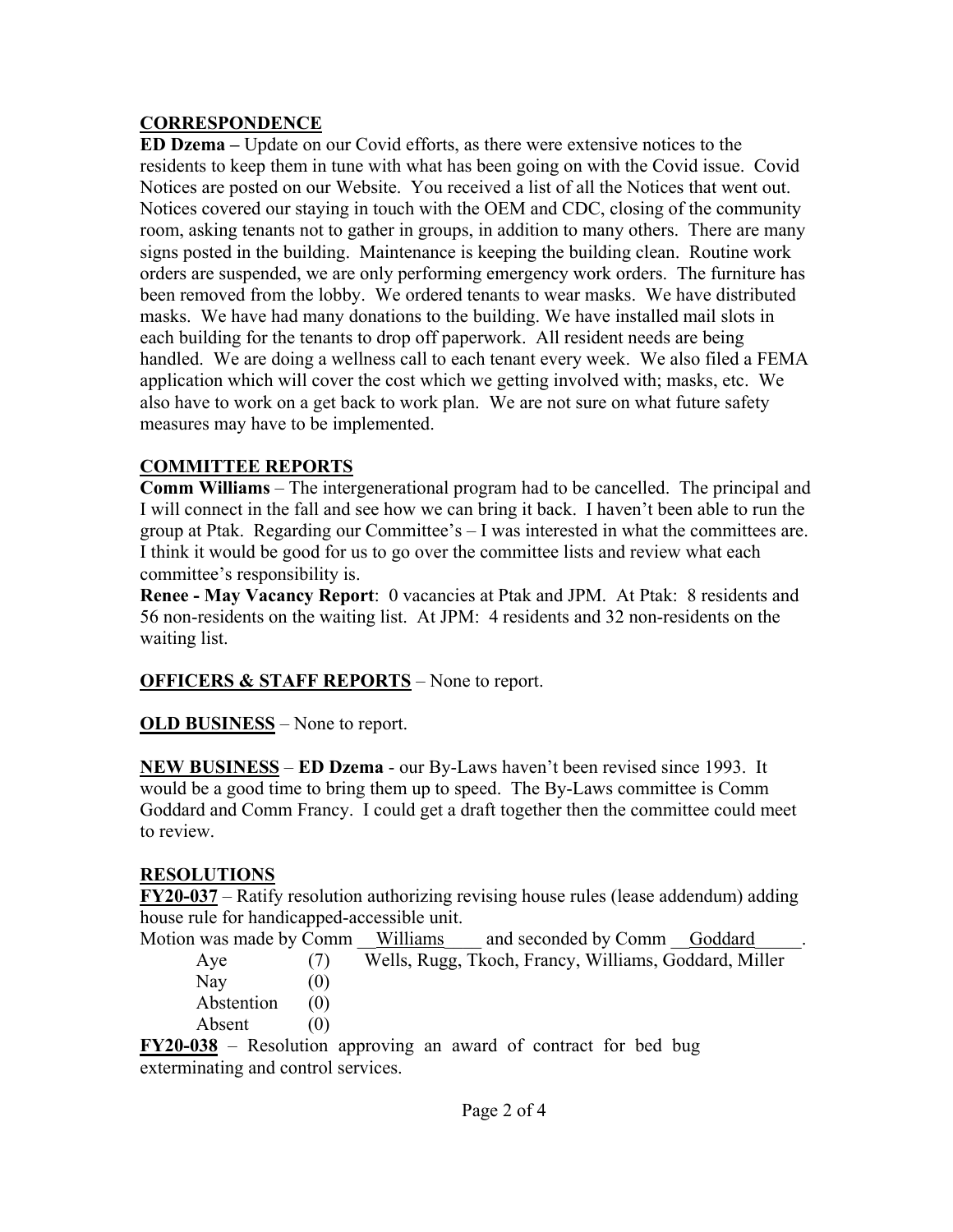Motion was made by Comm Goddard and seconded by Comm Francy Aye (7) Wells, Rugg, Tkoch, Francy, Williams, Goddard, Miller Nay  $(0)$ Abstention (0) Absent (0)

**FY20-039** – Resolution authorizing award of a contract for exterminating and pest control services.

| Motion was made by Comm Goddard and seconded by Comm Francy                                   |     |  |                                                       |
|-----------------------------------------------------------------------------------------------|-----|--|-------------------------------------------------------|
| Ave                                                                                           |     |  | Wells, Rugg, Tkoch, Francy, Williams, Goddard, Miller |
| Nay                                                                                           |     |  |                                                       |
| Abstention                                                                                    | (0) |  |                                                       |
| Absent                                                                                        |     |  |                                                       |
| $\bf{EVA}$ $\bf{0.40}$ $\bf{P}$ esclution to approve the introduction of the operating budget |     |  |                                                       |

**FY20-040** - Resolution to approve the introduction of the operating budget for the Housing Authority of the Borough of Highlands for fiscal year ending June 30, 2021.

**ED Dzema** – Tom Furlong and I met with the Finance Committee in March to discuss the 6/30/21 budget. The committee approved us to move forward and present the budget to the entire board. The budget is being introduced today. If approved today by the board, we will send to the DCA for approval. Once they approve it and return it we will have a public hearing then ask you to adopt it. The budget calls for a surplus in excess of \$54,000. Our revenue is up over 2%, our expenses were only up 1%. Out of our control, the JIF premium is up 9%. All other expenses we have on the budget were increased with according to inflation. **Tom Furlong** – Our reserve is slightly over \$500,000. We do have an additional \$400,000 as a part of the RAD program that we had to put aside to be used for future, reserved for replacement. We also had a rent increase, 2.2%.

Motion was made by Comm Goddard and seconded by Comm Wells Aye (7) Wells, Rugg, Tkoch, Francy, Williams, Goddard, Miller Nay  $(0)$ Abstention (0) Absent (0) **FY20-041** - Resolution awarding the contract for the engineering services

for the entry stoop and building B structural repairs at Jennie Parker Manor to Habitech Architecture, LLC for \$7,500.00.

| Motion was made by Comm Wells and seconded by Comm Tkoch                    |      |                                                       |  |  |
|-----------------------------------------------------------------------------|------|-------------------------------------------------------|--|--|
| Ave                                                                         |      | Wells, Rugg, Tkoch, Francy, Williams, Goddard, Miller |  |  |
| Nay                                                                         | (U)  |                                                       |  |  |
| Abstention                                                                  | (0)  |                                                       |  |  |
| Absent                                                                      | (()) |                                                       |  |  |
| $EVA0.042.$ Beachering expansion the contract for level convictor to Manual |      |                                                       |  |  |

**FY20-042 -** Resolution awarding the contract for legal services to Manna & Bonello for \$5,400.00 through May 31, 2021.